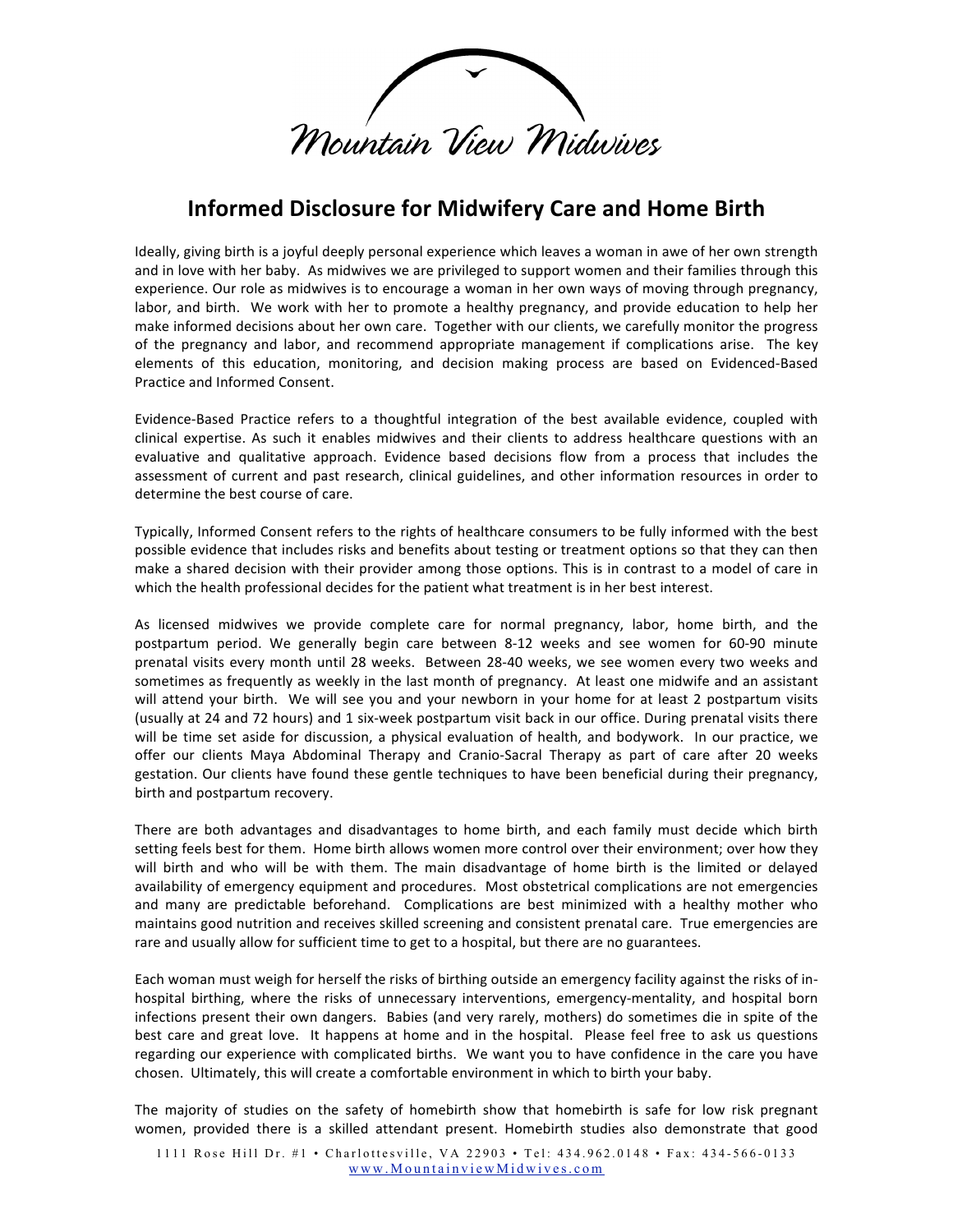Mountain View Midwives

outcomes
are
achieved
with
very
low
rates
of
intervention,
such
as
labor
induction,
labor
augmentation
and cesarean section. These procedures are used at very high rates in low risk hospital births. We personally believe, and evidence shows, that home birth is safe, but we are not against hospitals. Hospitals are vital for women and babies with complications, and for those who simply feel uncomfortable at home. Ultimately
the
choice
is
yours.

The practice of midwifery by Certified Professional Midwives (CPMs) is regulated by the Virginia Board of Medicine. Under Virginia law CPMs are referred to as licensed midwives (LMs). In short, LM regulations require that midwives maintain CPM certification through the North American Registry of Midwives (NARM). This requires continuing education, neonatal resuscitation certification, and adult CPR certification. Also as part of our certification, CPMs are required to participate in a peer review process. During peer review, client health information will be shared in confidence with other CPMs. Virginia regulations also require additional disclosures which will be provided to you in a separate document.

Mountain View Midwives is a partnership of three licensed midwives, Brynne Potter, Deren Bader, and Debbie Wong. Brynne is a CPM and has been attending homebirths in the Charlottesville area for 13 years. She is actively involved in Virginia midwifery politics and serves as a lobbyist liaison for the Commonwealth Midwives Alliance. Brynne also currently serves on the NARM Board of Directors. Brynne is married and the mother of two boys both born at home with the assistance of midwives. Deren is a CPM and also has a doctorate in Public Health. She has been attending homebirths since 1986. Deren currently serves as Chair of the Midwifery Advisory Board under the Virginia Board of Medicine. Deren is married and the mother of three home birthed children. Debbie is a CPM and is new to the Charlottesville area. Debbie moved here from Oregon where she attended births at home and at a birth center. Debbie has also worked with a midwife
in
Guatemala.

Most CPMs train through a combination of formal education and apprenticeship. Traditionally, midwifery training was passed down from woman to woman as a sacred art. We hold this model of training to be the hallmark of midwifery and to that end strive to incorporate apprentices into our practice. Most prenatal visits and births will be attended by one or two midwives in the practice and one apprentice/assistant. All care provided by our assistants will be under the supervision of a senior midwife and with the permission of our clients. As part of the certification process through NARM, students will need to disclose health information of our clients to NARM as a way to verify their participation in care. This will be done only with the
permission
of
our
clients.

As licensed midwives we are most comfortable transferring care to the University of Virginia hospital in Charlottesville.
We
will
make
arrangements
for
transfer
with
the
attending
physician
and
accompany
you
to the hospital. In our experience we have always remained with our clients during the course of their care in hospital. We have found the physicians and staff to be respectful of our position as midwives and families desire for homebirth. A specific emergency transport plan will be developed with each individual client.

After the birth of your baby, we would like to celebrate this event with others in the Mountain View Midwives community. We do this by posting a birth announcement with a photograph on our Facebook account and displaying a photo of your baby in office photo gallery.

Under both our license and certification we are required to establish practice guidelines, which serve as an outline for the scope of our practice. Our practice guidelines document is available to all of our clients upon request.

You will be given an opportunity to ask us questions about this document. Please keep this copy for your records
and
return
the
following
signature
page
at
your
next
visit.